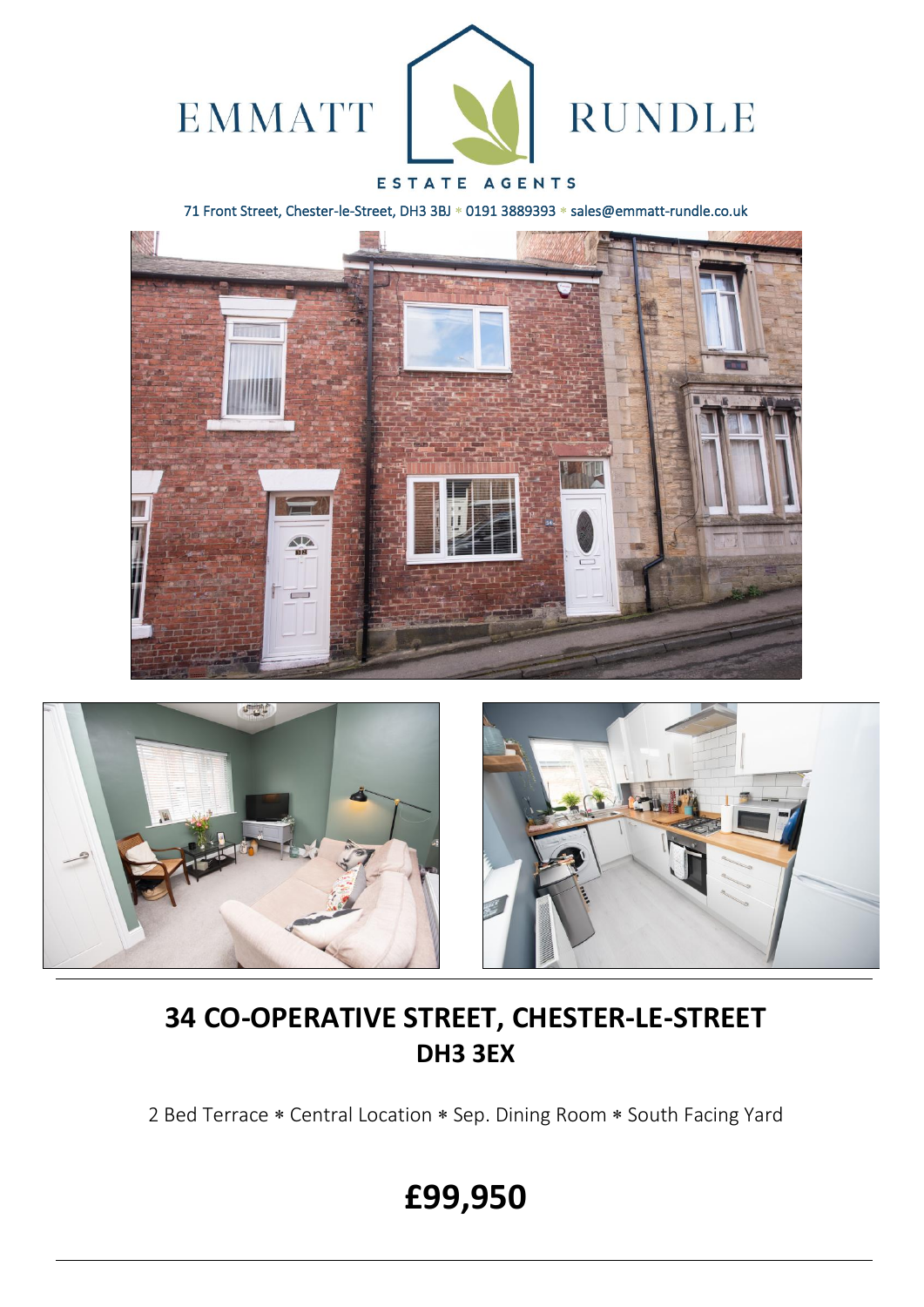#### **DESCRIPTION**

A fully refurbished larger style terraced property that provides generously proportioned living accommodation and easy access to the town centre, local amenities and transport links. The property is well presented throughout with a host of attractive features including a large separate dining room, superbly appointed kitchen with many integrated appliances, two double bedrooms, refurbished bathroom, together with a yard to rear enjoying a sunny southerly aspect. There is the benefit of gas central heating via combi boiler and UPVC double glazing throughout.

#### **TENURE**

Freehold

#### **DIRECTIONS**

On coming into Chester-le-Street from Newcastle via Birtley continue over the Market Place traffic lights onto Front Street, pass the right turning for South Burns and the turning for Ashley Terrace and take the next right turn onto Co-operative Street.

#### GROUND FLOOR

#### ENTRANCE PORCH UPVC door

LOUNGE 13'8" (4.17m) x 10'6" (3.20m) Venetian blind, radiator





## SEPARATE DINING ROOM

13'11" (4.24m) x 13'7" (4.14m) Spacious open plan, venetian blind, radiator

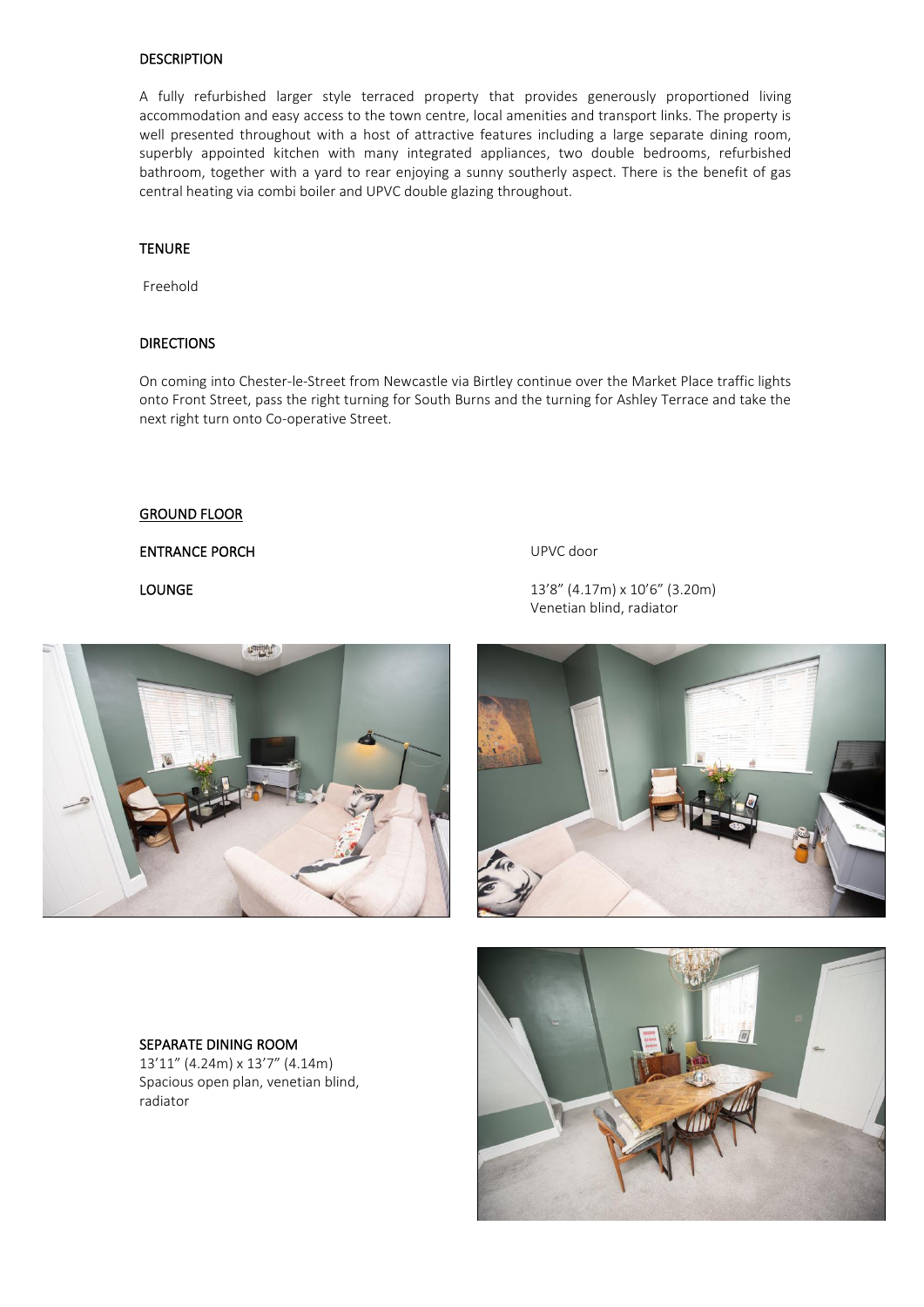#### KITCHEN

12' (3.66m) x 6'5" (1.96m) A range of wall & base units in high gloss white, co-ordinating worksurfaces, integrated gas hob & electric oven, integrated dishwasher, stainless steel cooker hood, stainless steel sink unit, mixer tap, tiled splashbacks, plumbed for washer, laminate flooring, solid oak shelving, venetian blinds, radiator, UPVC door to rear



#### FIRST FLOOR



#### BEDROOM 1

13'8" (4.17m) x 10'6" (3.20m) Roman blind, radiator

## BEDROOM 2

10'8" (3.25m) x 10'3" (3.12m) Storage cupboard, radiator





## BATHROOM

 Fully refurbished, full suite in white, combi shower over bath, shower screen, WC, hand basin, chrome towel radiator, ceramic tiled floor & splashbacks